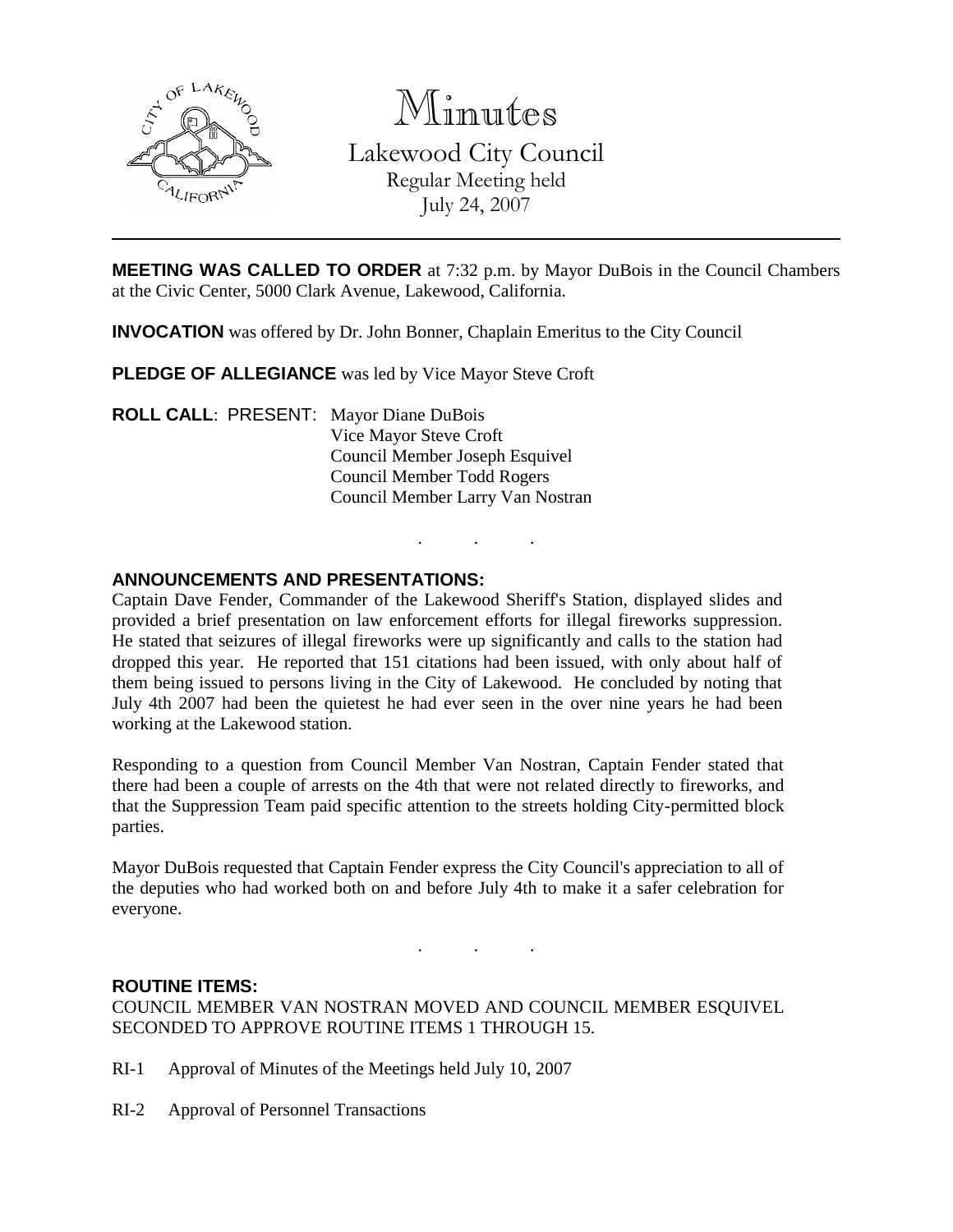City Council Minutes July 24, 2007 Page 2

### **ROUTINE ITEMS:** Continued

- RI-3 Approval of Registers of Demands
- RI-4 Approval of Meeting Reports and Authorizations Pursuant to AB1234
- RI-5 Approval of Monthly Investment Transactions
- RI-6 Approval of Quarterly Schedule of Investments
- RI-7 RESOLUTION NO. 2007-41; A RESOLUTION OF THE CITY COUNCIL OF THE CITY OF LAKEWOOD AUTHORIZING THE DESTRUCTION OF CERTAIN PUBLIC RECORDS OF THE DEPARTMENT OF ADMINISTRATION MORE THAN TWO YEARS OLD

RESOLUTION NO. 2007-42; A RESOLUTION OF THE CITY COUNCIL OF THE CITY OF LAKEWOOD AUTHORIZING THE DESTRUCTION OF CERTAIN PUBLIC RECORDS OF THE DEPARTMENT OF ADMINISTRATION MORE THAN TWO YEARS OLD

RESOLUTION NO. 2007-43; A RESOLUTION OF THE CITY COUNCIL OF THE CITY OF LAKEWOOD AUTHORIZING THE DESTRUCTION OF CERTAIN PUBLIC RECORDS OF THE DEPARTMENT OF ADMINISTRATIVE SERVICES MORE THAN TWO YEARS OLD

RESOLUTION NO. 2007-44; A RESOLUTION OF THE CITY COUNCIL OF THE CITY OF LAKEWOOD AUTHORIZING THE DESTRUCTION OF CERTAIN PUBLIC RECORDS OF THE DEPARTMENT OF CITY CLERK MORE THAN TWO YEARS OLD

RESOLUTION NO. 2007-45; A RESOLUTION OF THE CITY COUNCIL OF THE CITY OF LAKEWOOD AUTHORIZING THE DESTRUCTION OF CERTAIN PUBLIC RECORDS OF THE DEPARTMENT OF COMMUNITY DEVELOPMENT MORE THAN THREE YEARS OLD

RESOLUTION NO. 2007-46; A RESOLUTION OF THE CITY COUNCIL OF THE CITY OF LAKEWOOD AUTHORIZING THE DESTRUCTION OF CERTAIN PUBLIC RECORDS OF THE DEPARTMENT OF PERSONNEL MORE THAN TWO YEARS OLD

RESOLUTION NO. 2007-47; A RESOLUTION OF THE CITY COUNCIL OF THE CITY OF LAKEWOOD AUTHORIZING THE DESTRUCTION OF CERTAIN PUBLIC RECORDS OF THE DEPARTMENT OF RECREATION AND COMMUNITY SERVICES MORE THAN TWO YEARS OLD

RI-8 Approval of Designation of Voting Delegate for League of California Cities Annual Conference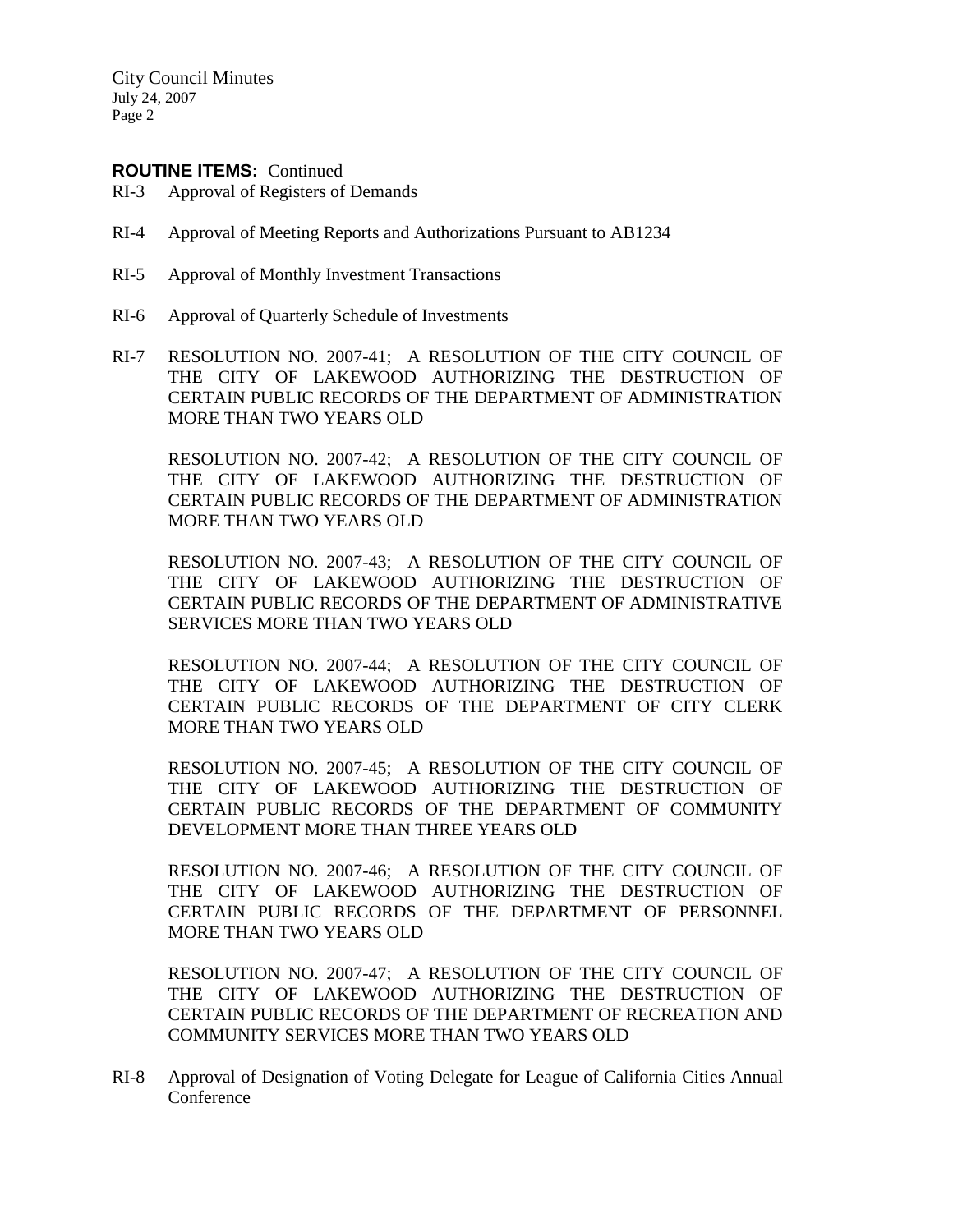City Council Minutes July 24, 2007 Page 3

#### **ROUTINE ITEMS:** Continued

- RI-9 RESOLUTION NO. 2007-48; A RESOLUTION OF THE CITY COUNCIL OF THE CITY OF LAKEWOOD FINDING AND DETERMINING THAT THE USE OF MONIES FROM THE LOW- AND MODERATE-INCOME HOUSING FUND OUTSIDE THE BOUNDARIES OF THE THREE LAKEWOOD REDEVELOPMENT PROJECTS WILL BENEFIT THE PROJECT AREAS AND AUTHORIZING THE EXPENDITURES OF SUCH FUNDS
- RI-10 Approval of Appointment to the Development Review Board
- RI-11 Approval of Memorandum of Understanding with Smart & Final to Access Emergency Needs During Disasters
- RI-12 Approval of Amendment to Architect's Agreement Boyar Park Recreation Building Project
- RI-13 Approval of Agreement for Printing Services for City Recreation Catalog
- RI-14 Approval of Purchase of CNG Vehicle
- RI-15 Approval of Agreement for Telephone Services

UPON ROLL CALL VOTE, THE MOTION WAS APPROVED:

AYES: COUNCIL MEMBERS: Van Nostran, Esquivel, Croft, Rogers and DuBois NAYS: COUNCIL MEMBERS: None

### **1.1 • REPORT OF DELINQUENT FEES FOR GARBAGE, WASTE AND REFUSE COLLECTION AND DISPOSAL**

. . .

Administrative Services Director Diane Perkin presented a report based on the memo in the agenda and stated 319 notices had been mailed to property owners with delinquent charges pending for garbage, waste and refuse collection. She advised that although, as of the close of business this day, 231 accounts remained delinquent, payments would be accepted until July 31st. It was the recommendation of staff that the City Council adopt the proposed resolution confirming the report of delinquent fees.

RESOLUTION NO. 2007-49; A RESOLUTION OF THE CITY COUNCIL OF THE CITY OF LAKEWOOD CONFIRMING THE REPORT OF DELINQUENT FEES AND CHARGES FOR GARBAGE, WASTE AND REFUSE COLLECTION AND DISPOSAL WITHIN THE CITY OF LAKEWOOD, COUNTY OF LOS ANGELES, STATE OF CALIFORNIA, MAY 31, 2007

Mayor DuBois opened the public hearing at 7:49 p.m. and called for anyone in the audience wishing to address the City Council on this matter. There was no response.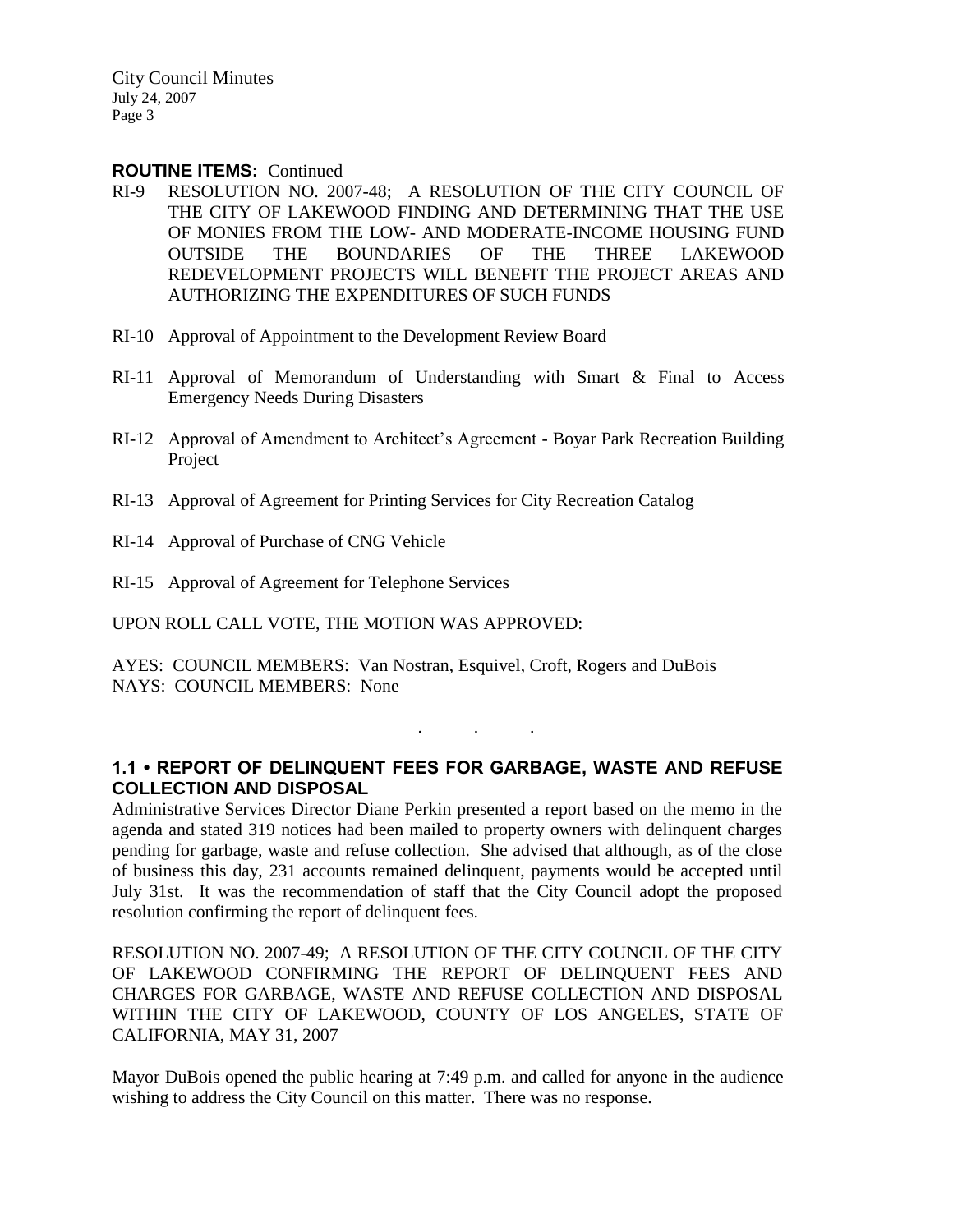### **1.1 • REPORT OF DELINQUENT FEES FOR GARBAGE, WASTE AND REFUSE COLLECTION AND DISPOSAL** - Continued

COUNCIL MEMBER ROGERS MOVED AND VICE MAYOR CROFT SECONDED TO CLOSE THE PUBLIC HEARING AND ADOPT RESOLUTION NO. 2007-49. UPON ROLL CALL VOTE, THE MOTION WAS APPROVED:

AYES: COUNCIL MEMBERS: Van Nostran, Esquivel, Croft, Rogers and DuBois NAYS: COUNCIL MEMBERS: None

## **1.2 • SECOND READING AND ADOPTION OF ORDINANCE NO. 2007-7; GRANTING A FRANCHISE TO GOLDEN STATE WATER COMPANY**

. . .

City Attorney Steve Skolnik advised that the proposed ordinance had been introduced at the June 26, 2007 City Council meeting. He noted that the ordinance would provide for a 25-year extension of an existing franchise.

Mayor DuBois opened the public hearing at 7:51 p.m. and called for anyone in the audience wishing to address the City Council on this matter. There was no response.

COUNCIL MEMBER ROGERS MOVED AND VICE MAYOR CROFT SECONDED TO CLOSE THE PUBLIC HEARING. UPON ROLL CALL VOTE, THE MOTION WAS APPROVED:

AYES: COUNCIL MEMBERS: Van Nostran, Esquivel, Croft, Rogers and DuBois NAYS: COUNCIL MEMBERS: None

ORDINANCE NO. 2007-7; AN ORDINANCE OF THE CITY COUNCIL OF THE CITY OF LAKEWOOD, CALIFORNIA GRANTING TO GOLDEN STATE WATER COMPANY, A CALIFORNIA CORPORATION, A FRANCHISE TO USE, OR TO LAY AND USE, PIPES AND APPURTENANCES FOR TRANSMITTING AND DISTRIBUTING WATER FOR ANY AND ALL PURPOSES UNDER, ALONG, ACROSS OR UPON THE PUBLIC STREETS, WAYS, ALLEYS AND PLACES, AS THE SAME MAY NOW OR MAY HEREAFTER EXIST, WITHIN THE CITY OF LAKEWOOD was read by title by the City Clerk.

COUNCIL MEMBER ROGERS MOVED AND VICE MAYOR CROFT SECONDED TO WAIVE FURTHER READING AND ADOPT ORDINANCE NO. 2007-7. UPON ROLL CALL VOTE, THE MOTION WAS APPROVED:

AYES: COUNCIL MEMBERS: Van Nostran, Esquivel, Croft, Rogers and DuBois NAYS: COUNCIL MEMBERS: None

. . .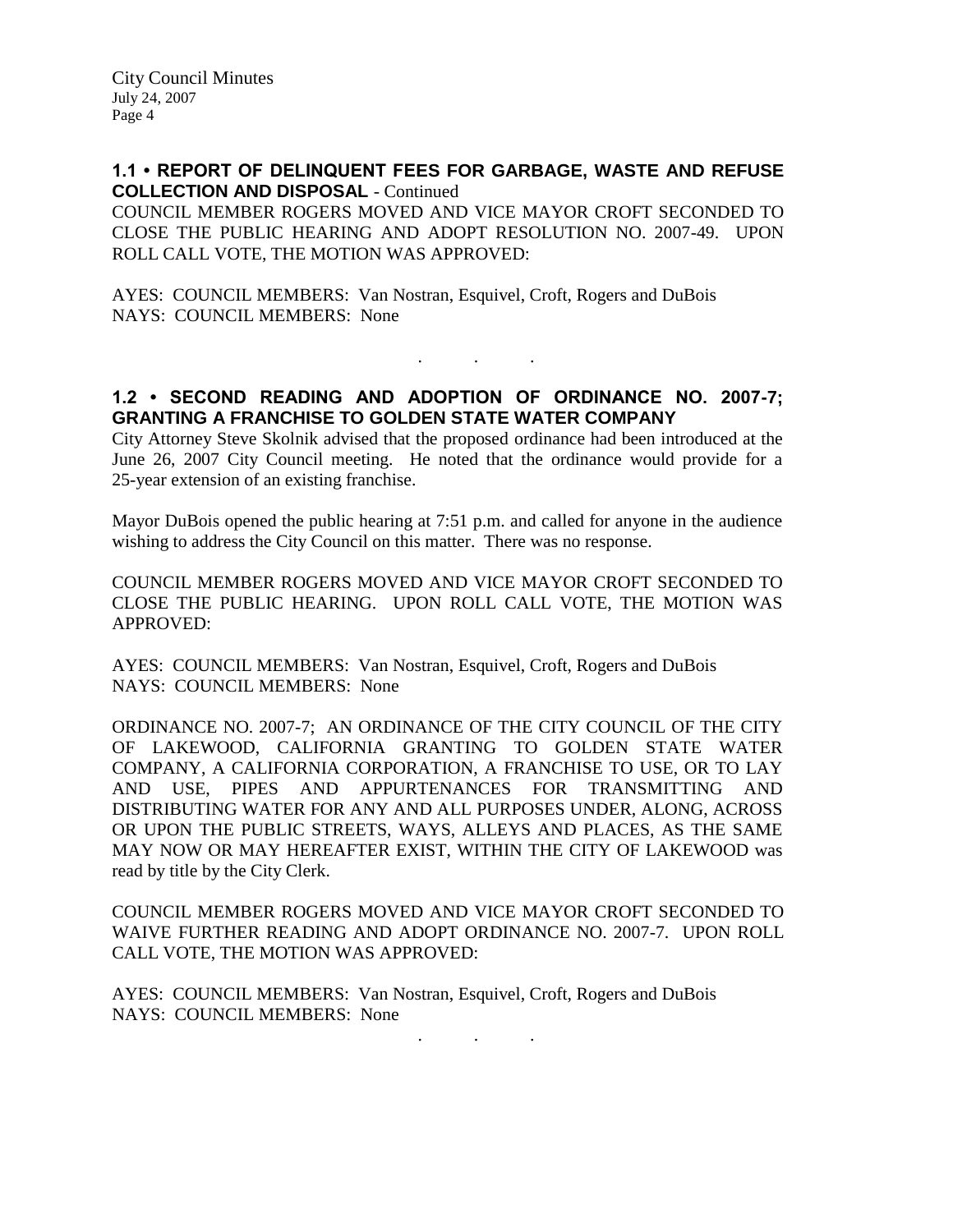# **1.3 • SUBMITTAL FOR JUSTICE ASSISTANCE GRANT PROGRAM FUNDING**

Deputy City Manager Sandi Ruyle gave a brief presentation based on the memo contained in the agenda and stated the City was able to claim an entitlement grant of \$38,702 through the Justice Assistance Grant (JAG) program. She advised that the funding would be used to help fund the Abatement Team deputy. It was the recommendation of staff that the City Council receive public comment on the grant and accept written comment during the next 30-day period, and authorize the City Manager to apply for the grant funds following the public comment period.

Responding to a question from Council Member Van Nostran, Ms. Ruyle stated that the amount of the entitlement had gone down each year of the program and was partly based on part I crime statistics.

Mayor DuBois opened the public hearing at 7:56 p.m. and called for anyone in the audience wishing to address the City Council on this matter. There was no response.

COUNCIL MEMBER VAN NOSTRAN MOVED AND VICE MAYOR CROFT SECONDED TO APPROVE STAFF'S RECOMMENDATIONS. UPON ROLL CALL VOTE, THE MOTION WAS APPROVED:

AYES: COUNCIL MEMBERS: Van Nostran, Esquivel, Croft, Rogers and DuBois NAYS: COUNCIL MEMBERS: None

## **3.1 • JOINT POWERS AGREEMENT FOR LOS ANGELES GATEWAY REGION INTEGRATED REGIONAL WATER MANAGEMENT AUTHORITY**

. . .

Water Resources Director James Glancy gave a brief presentation based on the memo in the agenda and reported that with State legislation providing for regional groups to form coalitions on water resources needs, a group of cities in the southeast portion of Los Angeles County had proposed the formation of a Regional Water Management Authority. Known as the Los Angeles Gateway Integrated Regional Water Management Authority and managed through a joint powers authority, the group would be eligible to apply for State funding under Proposition 84. It was the recommendation of staff that the City Council adopt the proposed resolution to join the Gateway JPA; adopt the Los Angeles Gateway Region Integrated Regional Water Management Authority Agreement; allocate \$15,000 from the Water Fund for the membership cost; and appoint the Director of Water Resources as the Lakewood representative to the governing board and the Director of Public Works as the alternate.

RESOLUTION NO. 2007-50; A RESOLUTION OF THE CITY COUNCIL OF THE CITY OF LAKEWOOD APPROVING THE LOS ANGELES GATEWAY REGION, INTEGRATED REGIONAL WATER MANAGEMENT AUTHORITY, A JOINT POWERS AGREEMENT

VICE MAYOR CROFT MOVED AND COUNCIL MEMBER VAN NOSTRAN SECONDED TO APPROVE STAFF'S RECOMMENDATIONS.